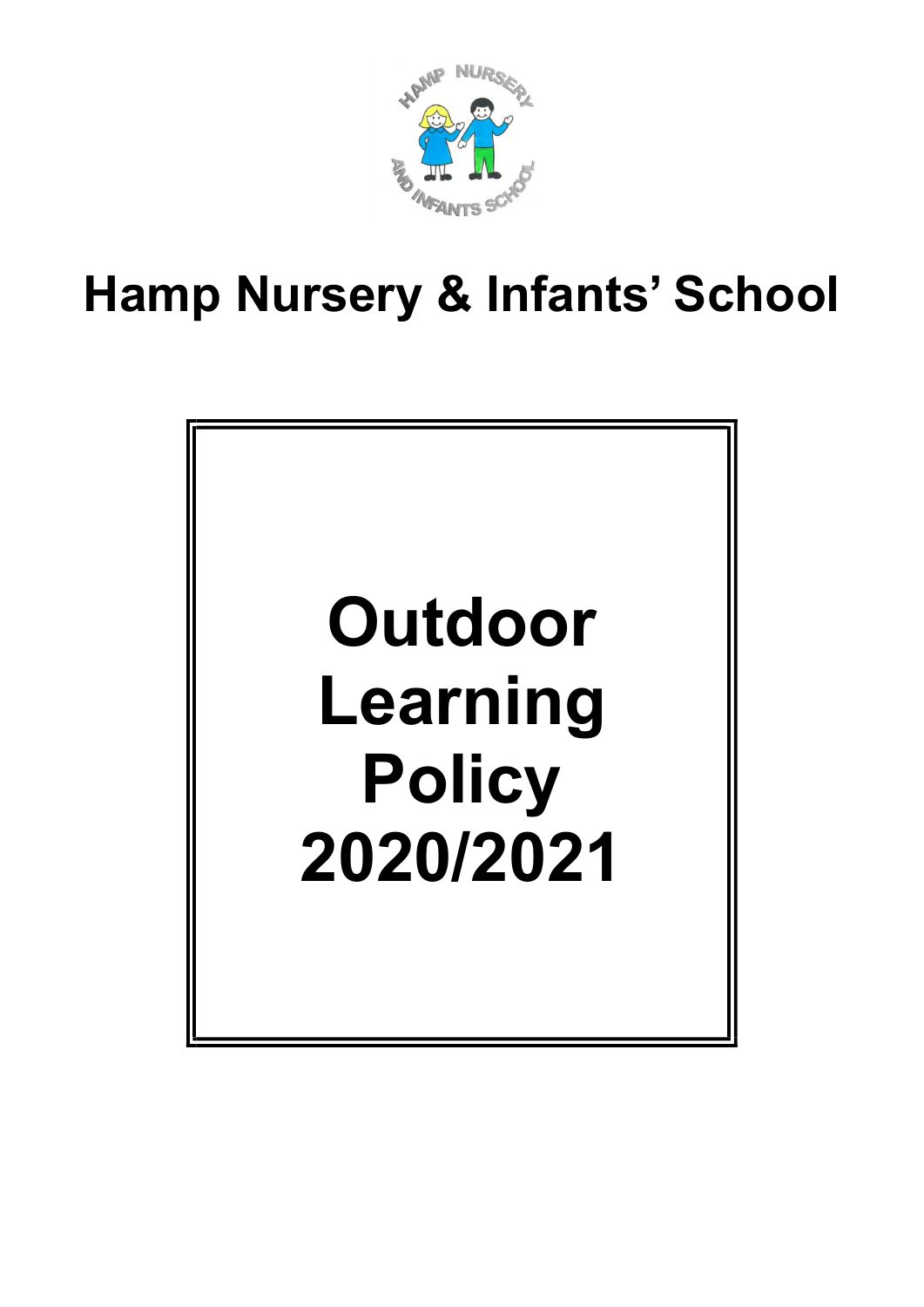# Hamp Nursery and Infants' School

# OUTDOOR LEARNING POLICY

September 2020

Outdoor learning is an important aspect of every child's growth and development. The Outdoor area offers children the opportunity to access and discover all areas of both the EYFS and KS1 curriculum. When children engage in outdoor learning, they not only develop their physical skills but also their creative, linguistic, problem solving, personal, social and emotional skills.

We believe that our outside areas are as important as the inside provision that we provide, and that the two should complement each other.

#### Aims

- \* To make sure that all children are happy and confident in school.
- $\cdot$  To help all children meet their full potential and celebrate their achievements.
- To offer all children equal access to a broad, balanced and exciting curriculum in the outdoors.
- \* To give children the chance to work together and on their own.
- \* To encourage children to become more independent with their own learning.
- To provide all children with a safe outdoor environment that helps them want to learn.
- \* To work together with all our parents and the wider community to create lifelong learning.
- \* To value the contributions of our whole staff team by making sure all have access to on-going learning and development.

# Rationale

#### At Hamp Nursery and Infants' School we believe that:

- Play is at the heart of childhood.
- $\cdot$  Play is a central part of the learning process and it is play that helps to develop the children's skills.
- Play teaches children and young people many life skills that can be taught, such as risk taking, social skills, motor skills, building friendships and learning about boundaries.
- Play is satisfying to the child and freely chosen by the child. It may be serious, or it may be light hearted. It may produce something, or it may be done simply for its own sake.
- $\cdot$  Play is at the heart of our school. A healthy and safe school will be one where we see children using the indoor and outdoor environment equally to develop and enhance their learning alongside all other members of the school community.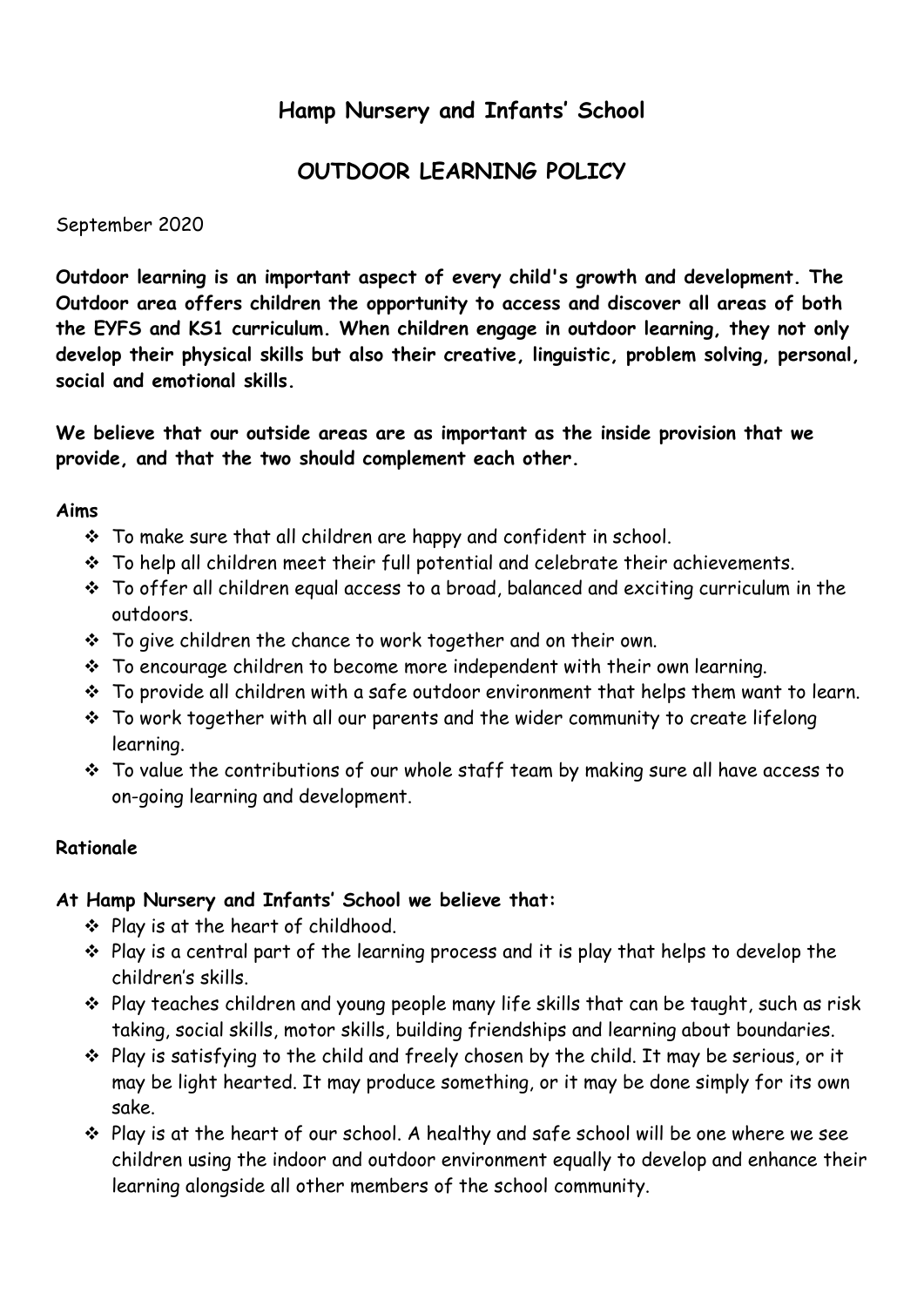# At Hamp Nursery and Infants' School we aim to promote Outdoor learning by:

- Improving Access and the School Environment: Ensuring that all children have access to rich, inclusive, stimulating and challenging outdoor learning environments.
- Involving Children and Parents/Carers: Working in partnership with children and parents/carers to listen to their views, respond to their needs and to include them in the delivery and evaluation of outdoor learning opportunities.
- Including Risk: Accepting that children have an innate desire to seek out opportunities to take risks as part of growing up. We will respond positively to this by extending the range of environments and opportunities available for children's independent learning while continuing to have due regard for their wellbeing.
- \* Inclusive Outdoor Play: Recognising that all children have a right to play and learn in the outdoor environment. Hamp Nursery and Infant School will work closely with all children and parents/carers to always consider what steps need to be taken to make learning through play in the outdoor provision as inclusive as possible for all our children.
- $\div$  Promoting the Value of independent learning: Seeking to promote the value of independent learning and an understanding of why independent learning is important and how it supports children's development to all of the school's stakeholders.
- Planning and Outdoor learning: Ensuring outdoor learning will be a central component of all planning related documents produced by the school. Identifying a member of the school who will take a particular interest in the outdoor learning provision.
- Providing Support and Building Capacity: Continually looking for ways of supporting staff through better training and increasing the status of outdoor learning throughout the school.

# Outdoor learning and the school curriculum

At Hamp Nursery and Infants' School we use the vehicle of play and outdoor learning to provide many opportunities to bring about effective teaching and learning.

This Outdoor Learning policy is written as part of our commitment to: 'Every Child Matters' Agenda (2003) and the Learning Outside the Classroom Manifesto (2006).

# The Policy links to:

Citizenship Policy, Equal Opportunities Policy, Cultural Awareness Policy, Personal, Social, Health and Emotional Development Policy, Anti-Bullying Policy, Behaviour Policy, Healthy Schools and SEAL.

# E Safety Statement

E safety forms part of this, and all other policies. E safety rules, practices and procedures will therefore be followed by staff and pupils at all times.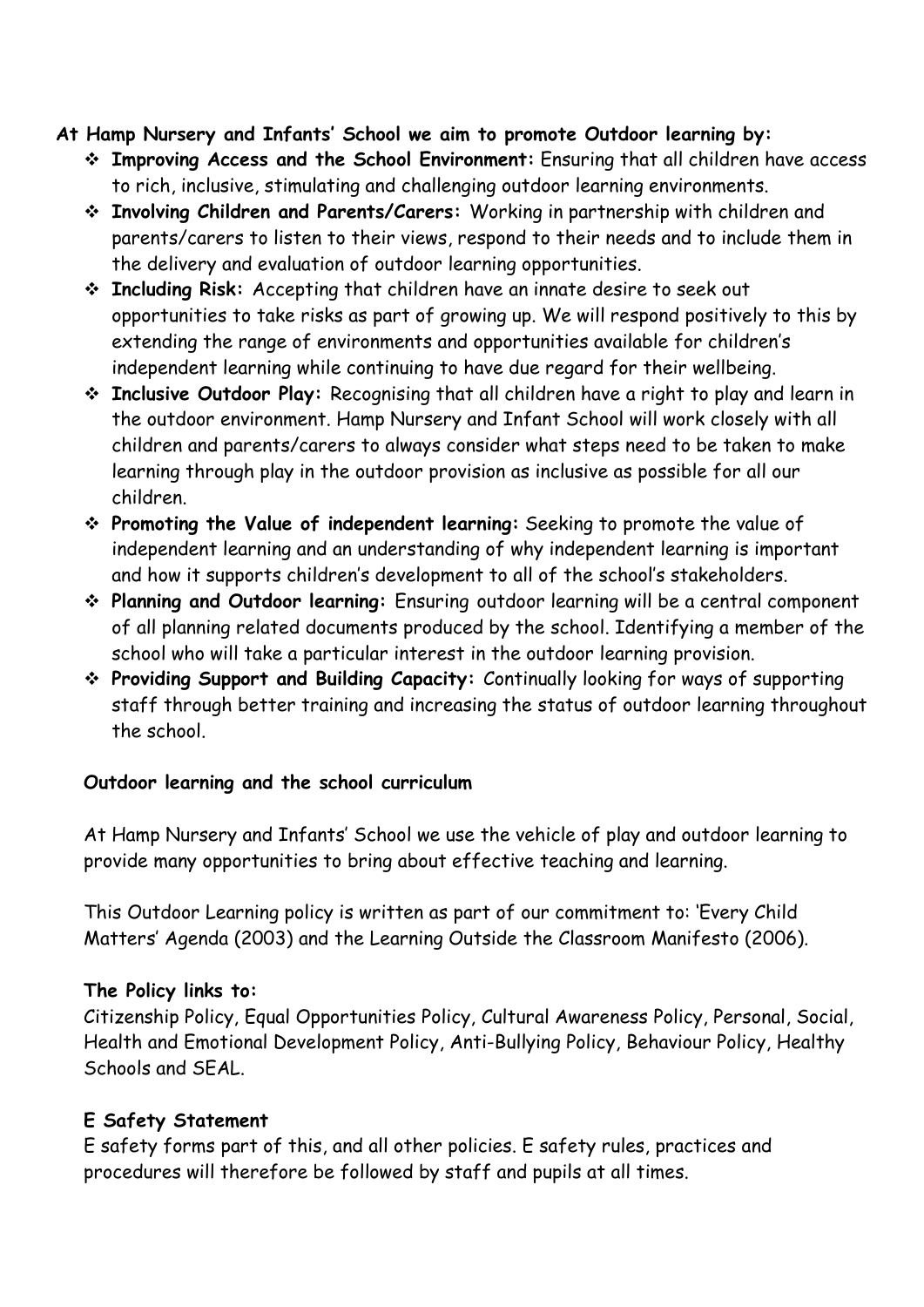### The role of the Head teacher:

- To oversee, monitor and evaluate the school's policy relating to Outdoor Learning.
- To provide a leading presence which encourages the positive ethos of Play/Learning within the outdoor environment.

# The role of the Outdoor Learning Co-ordinator:

- To maintain the Outdoor Learning portfolio.
- \* To oversee the monitoring of planning for, and delivery of, Outdoor Learning across the school.
- \* To facilitate regular Outdoor Play based events that respond to the interests and needs of the children.
- To identify areas for development by consulting parents/carers, governors, staff and pupils.
- \* To oversee the Forest School set within the school grounds.
- \* To continue to develop own qualifications and skills.
- \* To ensure all staff adhere to the quidelines within the Forest School Handbook.
- \* To develop Outdoor Play and Learning accordingly for all year groups and to deploy staff accordingly to both support and develop the use of available resources.

# $\div$  The role of the class teachers and support staff:

- To plan for and incorporate outdoor learning opportunities in specific lessons, and across the curriculum, which promote raised self-esteem for pupils.
- To have an on-going knowledge of each pupil's participation in outdoor learning and provide details of this through the personal comments in the child's annual report.
- Encourage children to take responsibility increasingly for themselves and their own actions.
- Work closely with parents and carers to develop positive attitudes to outdoor learning.

# The role of the pupils:

- \* To know that their outdoor play and learning will be supported, encouraged and valued.
- \* To affirm their own strengths, qualities, skills and successes.
- \* To take responsibility for themselves and their own actions and learning.
- To act upon and apply skills learnt in play both within school and their lives in the wider community.
- $\cdot$  To show commitment to, and behave in accordance with, the school rules.

# The role of governors:

- \* It is the responsibility of the Governing Body to make sure all practices and policies relating to outdoor learning are implemented.
- $\cdot$  To receive reports from the Head teacher and monitor the policy in accordance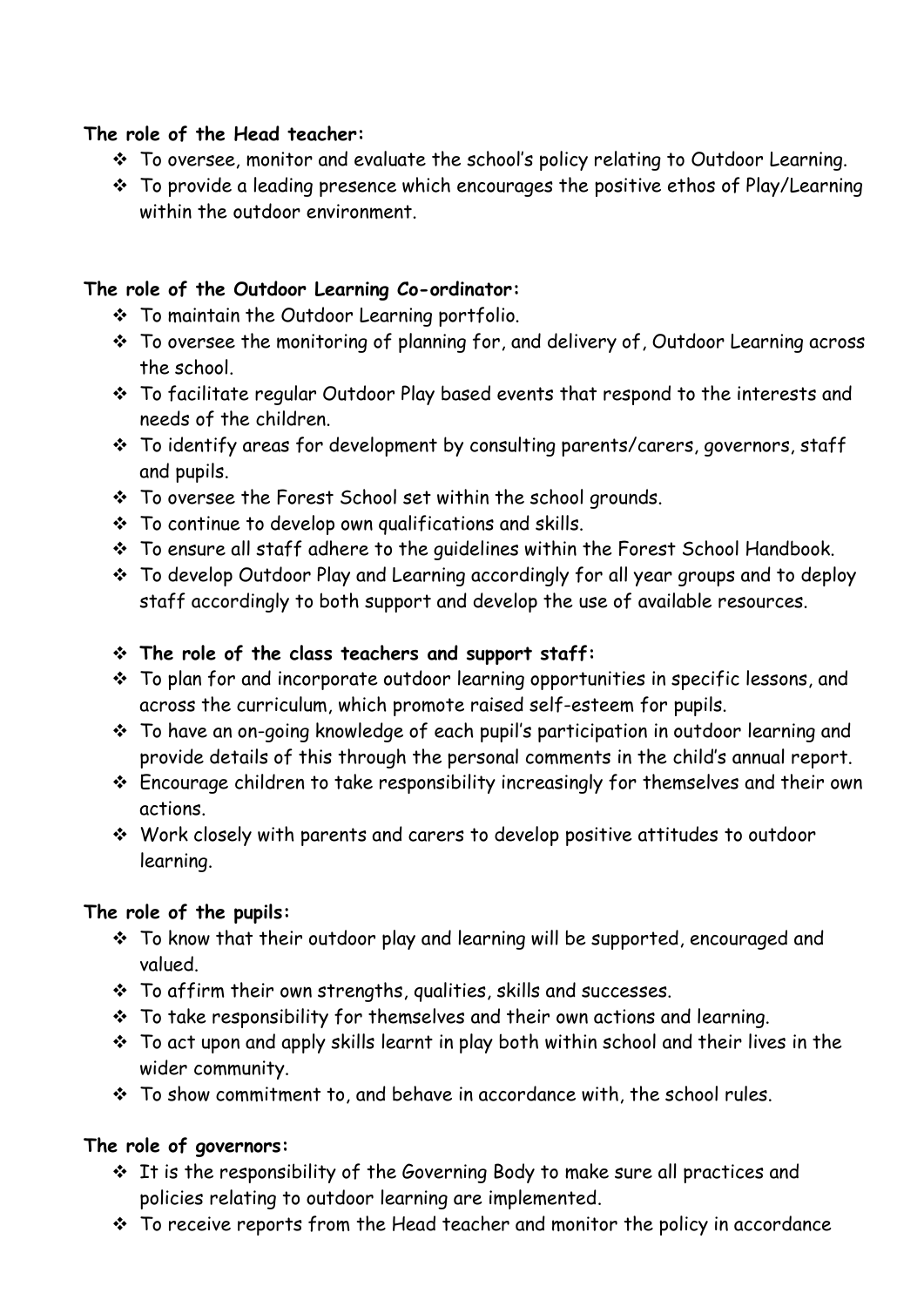with the review cycle.

# Policy Review:

The Outdoor learning Policy will be reviewed annually by the Outdoor Learning Coordinator

Signed - Outdoor Learning Co-ordinator

Signed – Head teacher

Signed - Chair of Governors